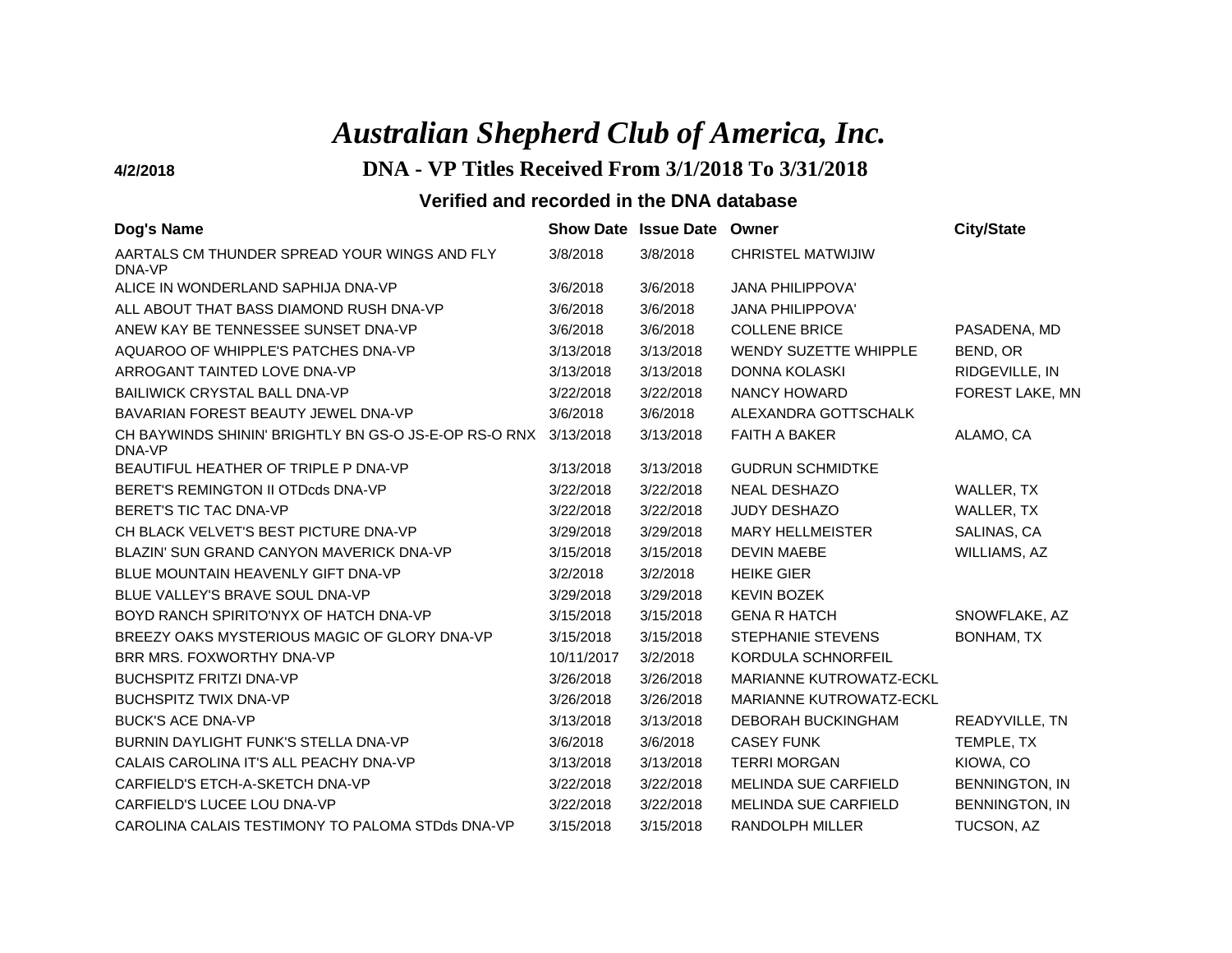| Dog's Name                                              |           | <b>Show Date Issue Date</b> | Owner                     | <b>City/State</b>     |
|---------------------------------------------------------|-----------|-----------------------------|---------------------------|-----------------------|
| CASA DE FILLER GOOD LIFE SHANIA DNA-VP                  | 3/15/2018 | 3/15/2018                   | <b>SABINA ACHTIG</b>      |                       |
| CC ROSECREEK'S SHAMBHALA SPAIN GS-N JS-O RS-N<br>DNA-VP | 3/29/2018 | 3/29/2018                   | <b>CLAUDIA ROEMER</b>     |                       |
| CDF PRIDE OF SHADOW HAWK DNA-VP                         | 3/6/2018  | 3/6/2018                    | SABINA ACHTIG             |                       |
| CHUCKANUT DEALERS CHOICE DNA-VP                         | 3/13/2018 | 3/13/2018                   | <b>THOMAS TONGE</b>       | JEFFERSON, GA         |
| CHUCKANUT PLAYING NICKEL SLOTS DNA-VP                   | 3/6/2018  | 3/6/2018                    | <b>GEORGE FREY</b>        | ASHLAND, OR           |
| COLLINSWOOD SPECIAL AGENT BLYE GS-O JS-E RS-O<br>DNA-VP | 3/6/2018  | 3/6/2018                    | LAURA LYNN TANNER         | ELMIRA, NY            |
| COLOURED WINDY HILL'S ANGEL DNA-VP                      | 3/29/2018 | 3/29/2018                   | <b>CLAUDIA STUCKI</b>     |                       |
| COLOURED WINDY HILL'S EMY DNA-VP                        | 3/29/2018 | 3/29/2018                   | <b>HEIKE HEINZE</b>       |                       |
| COLSHEE-MISS BELL DNA-VP                                | 3/22/2018 | 3/22/2018                   | <b>LISA NABER</b>         | ALLEGAN, MI           |
| COOLMOOR'S TALK DIRTY TO ME @ SAZBRAT DNA-VP            | 3/13/2018 | 3/13/2018                   | <b>AMY BURNETTE</b>       | WOODSTOCK, GA         |
| COPPER CANYON'S CINCH DNA-VP                            | 3/13/2018 | 3/13/2018                   | LEWANNE HUNT SHARP        | GLENWOOD, NM          |
| CORONADOS 2 FANCY 4U SHADOW MT DNA-VP                   | 3/22/2018 | 3/22/2018                   | <b>JULIE VANDERLINDEN</b> | PERRIS, CA            |
| CRYSTALCANYONSDESIGNATEDHITTER RA DNA-VP                | 3/13/2018 | 3/13/2018                   | <b>LONNA BORN</b>         | SPRINGFIELD, OR       |
| <b>CUPCAKE DNA-VP</b>                                   | 3/13/2018 | 3/13/2018                   | <b>CHABLIS TIPTON</b>     | <b>GLEN ELLYN, IL</b> |
| DANCER'S KEEPING THE RHYTHM DNA-VP                      | 3/22/2018 | 3/22/2018                   | RACHAEL F. FAYARD         | BILOXI, MS            |
| DREAMLINES PITCH PERFECT DNA-VP                         | 3/5/2018  | 3/6/2018                    | <b>LARA SEIDNER</b>       |                       |
| EINHORN'S FASHIONABLY LATE DNA-VP                       | 3/13/2018 | 3/13/2018                   | <b>ARYEH EINHORN</b>      | LOS ANGELES, CA       |
| ESSENTIAL'S MAN OF CONSEQUENCE DNA-VP                   | 3/6/2018  | 3/6/2018                    | <b>LARA SEIDNER</b>       |                       |
| FAIR DINKUM'S FINBAR A DOGSTAR DNA-VP                   | 3/6/2018  | 3/6/2018                    | <b>JAN NIBLOCK</b>        | AVON, OH              |
| FAIROAKS TYRINZANO DNA-VP                               | 3/13/2018 | 3/13/2018                   | <b>LINDA MURDOCK</b>      | HOT SPRINGS, SD       |
| FIFTEEN ACRE FARMS CONSTANTINA DNA-VP                   | 3/22/2018 | 3/22/2018                   | <b>LAURA PERRY</b>        | TALALA, OK            |
| FLATLAND BOERS SALLY DNA-VP                             | 3/6/2018  | 3/6/2018                    | <b>NANCY STORM</b>        | DONOVAN, IL           |
| FLY BY NITE ALL THAT GLITTERS DNA-VP                    | 3/6/2018  | 3/6/2018                    | <b>LAURIE ATKINSON</b>    | ROSAMOND, CA          |
| FLYBYNITE SUITS MEFINE @ VISTA DELSOL DNA-VP            | 3/6/2018  | 3/6/2018                    | <b>LAURIE ATKINSON</b>    | ROSAMOND, CA          |
| FREEDOM'S JOSEPHINE AT MARQUIS DNA-VP                   | 3/22/2018 | 3/22/2018                   | RACHAEL F. FAYARD         | BILOXI, MS            |
| FREESTYLE TO BUCK'S MASHA DNA-VP                        | 3/13/2018 | 3/13/2018                   | <b>DEBORAH BUCKINGHAM</b> | READYVILLE, TN        |
| FREESTYLES CRUISIN INA HEMI DNA-VP                      | 3/22/2018 | 3/22/2018                   | <b>STEFANIE FLOYD</b>     | WARRENSBURG, MO       |
| FREESTYLES HERSHY BLEND DNA-VP                          | 3/13/2018 | 3/13/2018                   | KIMBERLY ATKINSON         | QUEEN CREEK, AZ       |
| FREESTYLES MY KIMBER AIN'T BLUFFIN' DNA-VP              | 3/13/2018 | 3/13/2018                   | <b>DESTINY SMITH</b>      | CROSSVILLE, AL        |
| FRISIAN HOUSE AUSSIES MILA DNA-VP                       | 3/2/2018  | 3/2/2018                    | <b>RITA SENFT</b>         |                       |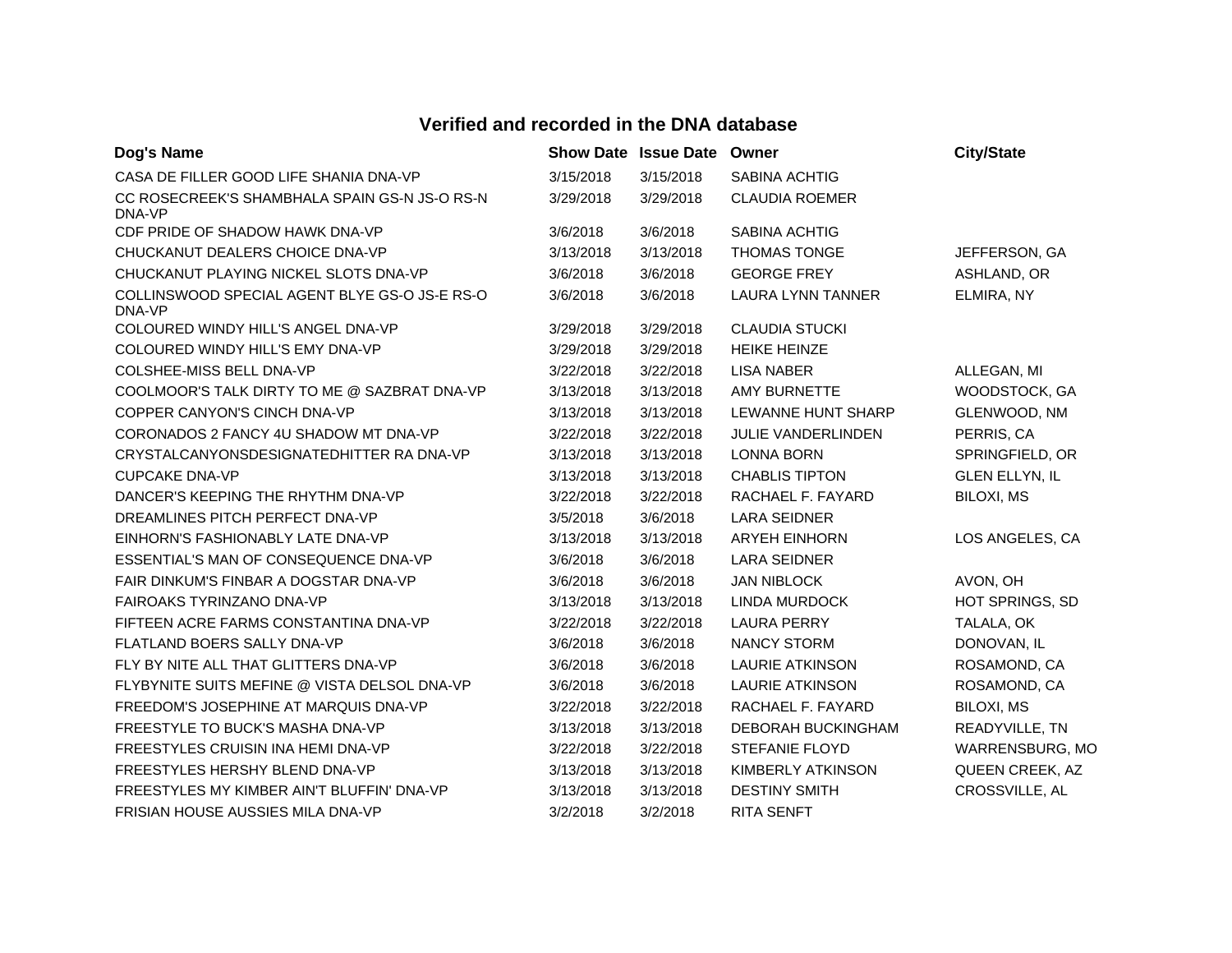| Dog's Name                                   |           | Show Date Issue Date Owner |                            | <b>City/State</b>          |
|----------------------------------------------|-----------|----------------------------|----------------------------|----------------------------|
| GEARHARTS PERFECT STORM @ ZANECA DNA-VP      | 3/6/2018  | 3/6/2018                   | <b>CONNIE DILTS</b>        | SMICKSBURG, PA             |
| <b>GEMMELLS FALLIN' FOR DREAMLINE DNA-VP</b> | 5/31/2012 | 3/6/2018                   | ANGELIKA GLAUBER           |                            |
| GILBERTS BOSCO DNA-VP                        | 3/22/2018 | 3/22/2018                  | RICHARD GILBERT            | JEROME, ID                 |
| GILBERTS LOU LOU DNA-VP                      | 3/22/2018 | 3/22/2018                  | RICHARD GILBERT            | JEROME, ID                 |
| GOESHARDER'S HOPEFULLY JOY DNA-VP            | 3/9/2018  | 3/9/2018                   | LISA KIEHL                 |                            |
| GREEN BOUNDARY JOLLY TILDA DNA-VP            | 3/9/2018  | 3/9/2018                   | <b>JUTTA WAHLERS</b>       |                            |
| HAIDRIVER'S FREEDOMS WISKEY DNA-VP           | 3/9/2018  | 3/9/2018                   | ALEXANDRA HOLFELDER        |                            |
| HALF BROKE BAYOU BELLE DNA-VP                | 3/22/2018 | 3/22/2018                  | <b>CHARLES K CALDARERA</b> | RAGLEY, LA                 |
| HALO CYAN'S BLACK DOG DNA-VP                 | 3/22/2018 | 3/22/2018                  | <b>SHARON KASSING</b>      | MT. STERLING, IL           |
| HAPPY SPARK DON'T COME KNOCKING DNA-VP       | 3/29/2018 | 3/29/2018                  | <b>KARIN DEKKER</b>        | $\overline{\phantom{a}}$ , |
| HAPPY SPARK DRAGON PRINCESS RNX DNA-VP       | 3/29/2018 | 3/29/2018                  | KARIN DEKKER               | ۰,                         |
| HART II'S FUNK'S DUALLY DNA-VP               | 3/6/2018  | 3/6/2018                   | <b>CASEY FUNK</b>          | TEMPLE, TX                 |
| HART II'S MK PLAYBOY CENTERFOLD DNA-VP       | 3/13/2018 | 3/13/2018                  | <b>CHRISTINE FORREST</b>   | GRACEY, KY                 |
| HIGH MOUNTAIN EASY WAY OF LIFE DNA-VP        | 3/29/2018 | 3/29/2018                  | YVONNE KIEM-KRAEMER        |                            |
| HOFFNUNG'S AMAZING KATE DNA-VP               | 3/13/2018 | 3/13/2018                  | <b>JAN WUESTENBERG</b>     |                            |
| HOLLY IL DIAVOLI ROSSO DNA-VP                | 3/22/2018 | 3/22/2018                  | STEFANIE FLOYD             | <b>WARRENSBURG, MO</b>     |
| HUG-ME'S DESIGNER BRANCH DNA-VP              | 3/6/2018  | 3/6/2018                   | <b>VICTORIA HOGUE</b>      | WILSON, NY                 |
| IN HILLBILLYS KNOCKIN U4A LOOP DNA-VP        | 3/9/2018  | 3/9/2018                   | NATHALIE MEUSEL            |                            |
| <b>ISTARI TWIST OTDcds DNA-VP</b>            | 3/13/2018 | 3/13/2018                  | PATRICIA (TISH) BROCKMIRE  | MEMPHIS, TN                |
| JCP DIZZY DNA-VP                             | 3/22/2018 | 3/22/2018                  | <b>CHARLENE PALMER</b>     | ANDERSON, CA               |
| JOY OF LIFE BRAVE HEART AIKO DNA-VP          | 3/9/2018  | 3/9/2018                   | MARIUS SCHAEFER            |                            |
| CH JUBILEE'S PLAYING WITH THE FIRE DNA-VP    | 3/13/2018 | 3/13/2018                  | MARGARET RANSOM            | PASADENA, CA               |
| JUST A JOKE DELAFERMEDEBIESSE DNA-VP         | 3/15/2018 | 3/15/2018                  | <b>PATRICK WEIL</b>        |                            |
| JUST PLAIN HAWK TO MUDDY FIELD DNA-VP        | 3/15/2018 | 3/15/2018                  | HANNY DECKERT              |                            |
| KEITH'S JAZZY COWGIRL DNA-VP                 | 3/6/2018  | 3/6/2018                   | <b>CASSANDRA KEITH</b>     | TAHOKA, TX                 |
| KIDD'S EMMA PICKETT DNA-VP                   | 3/13/2018 | 3/13/2018                  | <b>RANDY KIDD</b>          | OAKLEY, ID                 |
| KIDD'S TOKEN BAMBI KID DNA-VP                | 3/6/2018  | 3/6/2018                   | DAVE BOYLES                | NEW PLYMOUTH, ID           |
| KJD RANCH LITTLE SHILOH DNA-VP               | 3/13/2018 | 3/13/2018                  | <b>KENT V DAVIS</b>        | SAN TAN VALLEY, AZ         |
| KNEZOVICH LITTLE LADY IN BLACK DNA-VP        | 3/13/2018 | 3/13/2018                  | <b>KRISTIN KNEZOVICH</b>   | RIGBY, ID                  |
| KNOWLAN FAMILY FARM'S COPPER COWBOY DNA-VP   | 3/13/2018 | 3/13/2018                  | <b>JACK H KNOWLAN</b>      | JACKSON, MO                |
| KTD SKYE DNA-VP                              | 3/15/2018 | 3/15/2018                  | <b>JENNIFER SHURTZ</b>     | CALDWELL, ID               |
| LA DOLCE VITA'S BELLA DONNA DNA-VP           | 3/13/2018 | 3/13/2018                  | ANDREA SHEPERD             | JONES, OK                  |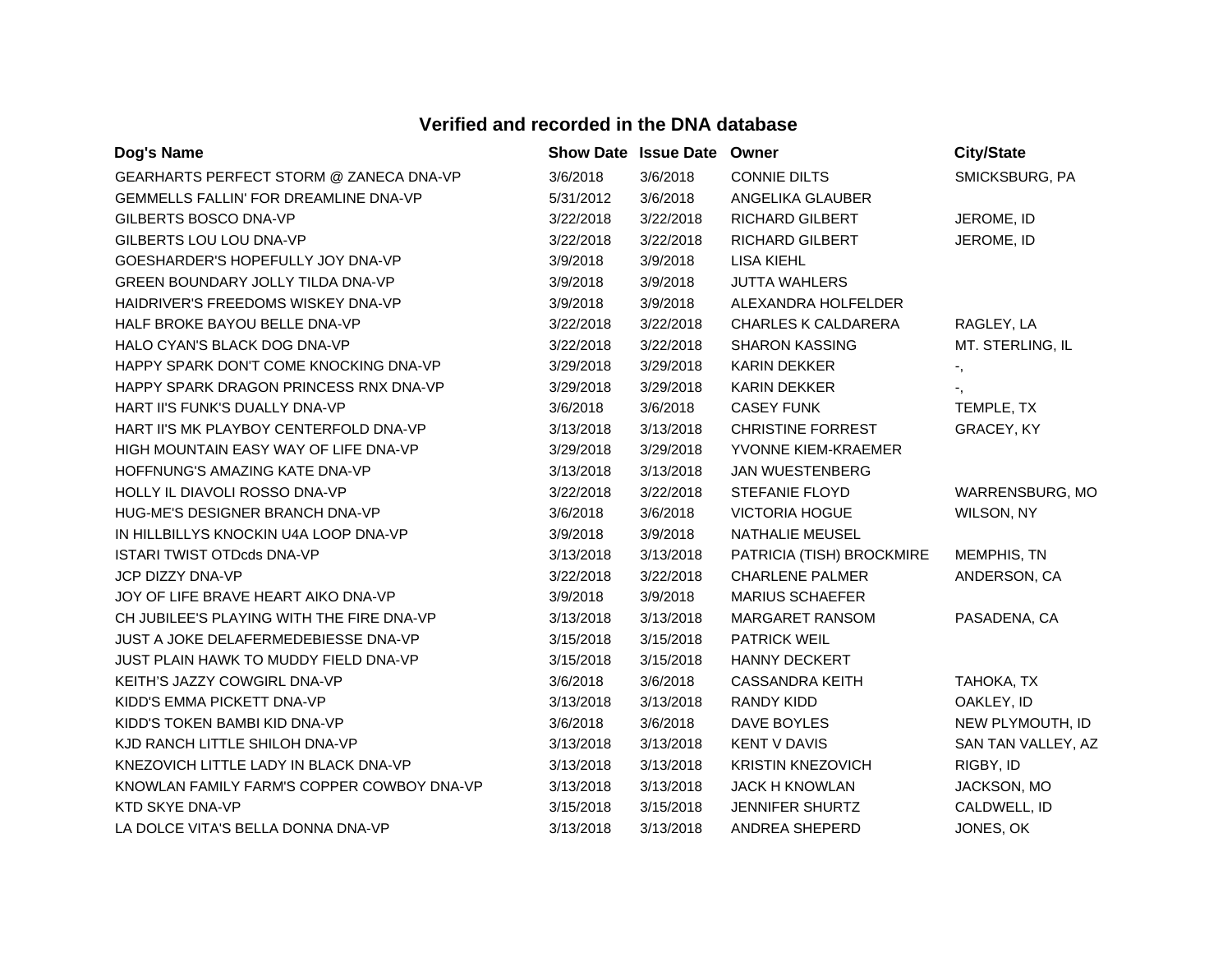| Dog's Name                                                          |           | <b>Show Date Issue Date</b> | Owner                    | <b>City/State</b>     |
|---------------------------------------------------------------------|-----------|-----------------------------|--------------------------|-----------------------|
| LITTLE JOKERS BLACK DIVA DNA-VP                                     | 3/9/2018  | 3/9/2018                    | <b>BJOERN WIENCKEN</b>   |                       |
| LITTLE JOKERS TENNESSEE DNA-VP                                      | 3/9/2018  | 3/9/2018                    | SARAH LIEBEGOTT          |                       |
| LUKE VOM BREYER TAL DNA-VP                                          | 2/8/2018  | 3/22/2018                   | <b>CORNELIA LEUFGEN</b>  |                       |
| LUNAR MOON OF TANGLEWOOD DNA-VP                                     | 3/13/2018 | 3/13/2018                   | <b>SUSAN PROUTY</b>      | ROSEBURG, OR          |
| MAGIC LISSY OF TRIPLE P DNA-VP                                      | 3/13/2018 | 3/13/2018                   | <b>GUDRUN SCHMIDTKE</b>  |                       |
| MALPASO'S ONCE UPON A TIME OF ANGEL'CROSSINGS<br>DNA-VP             | 3/22/2018 | 3/22/2018                   | SOLENNE ROIG             |                       |
| MALPASO'S SMOOTH SAILING RN DNA-VP                                  | 1/27/2018 | 3/2/2018                    | DOROTHY L BUMB           | BEALLSVILLE, MD       |
| MAXIMILIAN FUERTE DNA-VP                                            | 3/15/2018 | 3/15/2018                   | <b>LINDA HINDS</b>       | SALINA, OK            |
| MISS SIZZLIN' RUBY RED DNA-VP                                       | 3/22/2018 | 3/22/2018                   | <b>VERONICA WILEY</b>    | BUCKEYE, AZ           |
| MOON RISE MAYA FOR LIGHTDREAMS DNA-VP                               | 3/8/2018  | 3/8/2018                    | SILVIA WENSAUER          |                       |
| MORNING RANCH CASH DNA-VP                                           | 3/6/2018  | 3/6/2018                    | <b>ALISHA HENERY</b>     | <b>EMPORIA, KS</b>    |
| OLD WEST ROUNDUP FOR RANSOM DNA-VP                                  | 3/15/2018 | 3/15/2018                   | SHEILA MCPHETRIDGE       | PORTERVILLE, CA       |
| PALOMA'S BETONBLACK4CANYONOAKS DNA-VP                               | 3/13/2018 | 3/13/2018                   | <b>KIDDY CHRISTIE</b>    | EUGENE, OR            |
| PANDA'S LIVING IN WILD DNA-VP                                       | 3/6/2018  | 3/6/2018                    | SANDRINE DELANGLE        |                       |
| PEBBLE'S BLUE MCPHERSON DNA-VP                                      | 3/6/2018  | 3/6/2018                    | <b>LINDA MCPHERSON</b>   | CUSHMAN, AR           |
| PINCIE CREEK C + N'S CROCODILE DNA-VP                               | 3/15/2018 | 3/15/2018                   | <b>NOLAN COCHRAN</b>     | <b>BELDEN, MS</b>     |
| PROPWASH MERCY DNA-VP                                               | 3/13/2018 | 3/13/2018                   | <b>LESLIE B FRANK</b>    | <b>KENSINGTON, NH</b> |
| RAFTER J REBA RHODES DNA-VP                                         | 3/22/2018 | 3/22/2018                   | <b>TONI RHODES</b>       | STEPHENVILLE, TX      |
| RAFTER J SADIE KFF DNA-VP                                           | 3/13/2018 | 3/13/2018                   | <b>JACK H KNOWLAN</b>    | JACKSON, MO           |
| RED FIRE'S BLUE MOON "SHIRA" DNA-VP                                 | 3/22/2018 | 3/22/2018                   | SUSANNE KOZELKA          |                       |
| REDRIVERSBLACKPEARLWITHTHEEYESOFANANGELMADEFO<br><b>REVI DNA-VP</b> | 3/9/2018  | 3/9/2018                    | EVA MARIA ROESCH         |                       |
| REVERIE CAMEO DNA-VP                                                | 3/6/2018  | 3/6/2018                    | LEON B GOETZ             | DALLAS, TX            |
| RUNNIN C CINCH EM UP PIPER DNA-VP                                   | 3/15/2018 | 3/15/2018                   | <b>CHELSEA KROES</b>     | LOVELAND, OK          |
| RUNNIN' C'S CHANEY CHASER DNA-VP                                    | 3/22/2018 | 3/22/2018                   | <b>CHELSEA KROES</b>     | LOVELAND, OK          |
| RYAN CREEKS I'VE BEEN EVERYWHERE DNA-VP                             | 3/22/2018 | 3/22/2018                   | <b>SHARON KASSING</b>    | MT. STERLING, IL      |
| S BAR L CROWN OF LOCH NESS STDds DNA-VP                             | 3/9/2018  | 3/9/2018                    | <b>NANOVK DOGNIES</b>    |                       |
| SAHARRA BRIGHT ANGEL DNA-VP                                         | 3/15/2018 | 3/15/2018                   | <b>BERNADINE BARAJAS</b> | CAVE CREEK, AZ        |
| SALLY ANNA DNA-VP                                                   | 3/15/2018 | 3/15/2018                   | <b>LINDA HINDS</b>       | SALINA, OK            |
| SAN JUAN'S CRASH DNA-VP                                             | 3/22/2018 | 3/22/2018                   | <b>ROBERT HALL</b>       | MONTROSE, CO          |
| SAYRE'S RELOADED DNA-VP                                             | 3/6/2018  | 3/6/2018                    | <b>KIMBERLY SAYRE</b>    | CAMAS, WA             |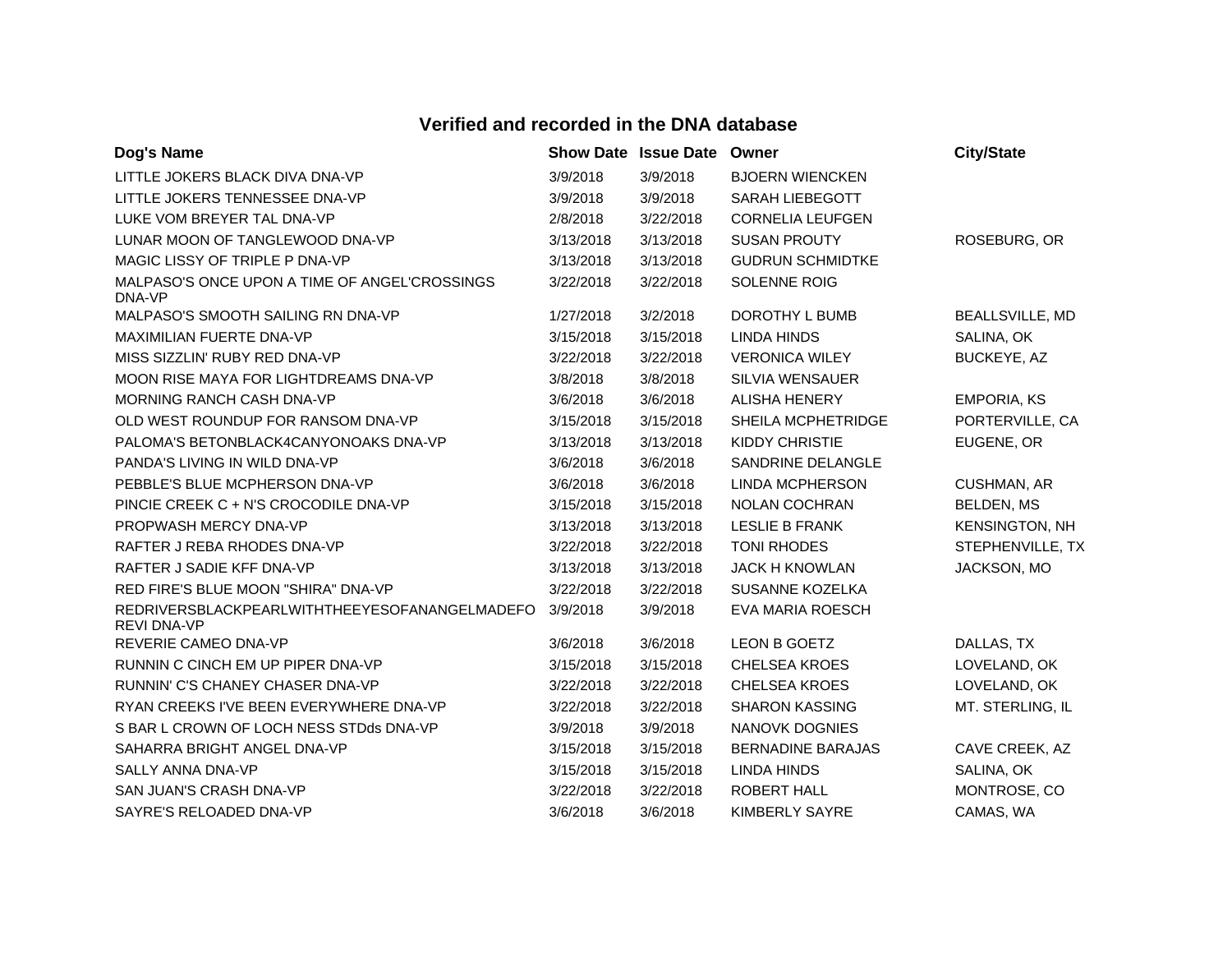| Dog's Name                                          |           | <b>Show Date Issue Date Owner</b> |                                            | <b>City/State</b>       |
|-----------------------------------------------------|-----------|-----------------------------------|--------------------------------------------|-------------------------|
| SHADEGUARD'S GIFT FROM HEAVEN DNA-VP                | 3/22/2018 | 3/22/2018                         | <b>JOSHUA LENNARD MOESTL</b>               | SEMRIACH,               |
| SHORELAND'S LIGHTNING STRIKES DNA-VP                | 3/6/2018  | 3/6/2018                          | <b>SUZANNE MAYBORNE</b>                    | WINNEBAGO, IL           |
| SILVER COWGIRL'S FREEDOM DNA-VP                     | 3/6/2018  | 3/6/2018                          | <b>SHANNON BROWN</b>                       | MODESTO, CA             |
| SLASH V JUSTIN SWEET T DNA-VP                       | 3/13/2018 | 3/13/2018                         | <b>DELILA WELCH</b>                        | <b>GARDNERVILLE, NV</b> |
| SLASH V MAD MAX DNA-VP                              | 3/22/2018 | 3/22/2018                         | <b>CHARLES K CALDARERA</b>                 | RAGLEY, LA              |
| SPIRIT OF COCHISE FRESH FLAIR DNA-VP                | 3/2/2018  | 3/2/2018                          | <b>JASMIN LEIPOLD</b>                      |                         |
| SPORTDREAM'S DRAGONMAGICBEAUTY DNA-VP               | 3/2/2018  | 3/2/2018                          | <b>BIANCA BANZ</b>                         |                         |
| CH STONE RIDGE LONG LIVE COWBOYS DNA-VP             | 3/13/2018 | 3/13/2018                         | <b>CHERRIE T CANNON</b>                    | RIVERTON, UT            |
| CH STONE RIDGE SEXY N I KNOW IT DNA-VP              | 3/29/2018 | 3/29/2018                         | HORST- SEBASTIAN<br>SOLLEREDER             |                         |
| SUNSTAR GRANDMAS DARLING JUNEE DNA-VP               | 3/2/2018  | 3/2/2018                          | <b>SABRINA SPAEKER</b>                     |                         |
| SWEETNSOUR EZ AS 1-2-3 DNA-VP                       | 3/22/2018 | 3/22/2018                         | DOMINICA MCCUTCHEON                        |                         |
| T ARROW CHIGGER DNA-VP                              | 3/6/2018  | 3/6/2018                          | DAVE BOYLES                                | NEW PLYMOUTH, ID        |
| <b>TANUKI DNA-VP</b>                                | 3/13/2018 | 3/13/2018                         | <b>ASHLEY IVES</b>                         | DEERING, ND             |
| TK ROCKS CHIP OFF THE BLOCK DNA-VP                  | 3/22/2018 | 3/22/2018                         | THOMAS E GERARD                            | FLEETWOOD, PA           |
| CH TK ROCKS TOM FOOLERY DNA-VP                      | 3/22/2018 | 3/22/2018                         | KIMBERLY L GERARD                          | FLEETWOOD, PA           |
| TRIPLEWIND'S HOT SAND DNA-VP                        | 3/15/2018 | 3/15/2018                         | <b>LUKE BOUGET</b>                         | IOTA, LA                |
| TRIPLEWIND'S MAKE IT A DOUBLE DNA-VP                | 3/6/2018  | 3/6/2018                          | DANA HOLY                                  | IOTA, LA                |
| TRYFECTA THIS'LL MAKE-YA WHISTLE DNA-VP             | 3/22/2018 | 3/22/2018                         | ALAINA C HOLSTEGE                          | DEVORE, CA              |
| TURVEYS ROUND 'EM UP REMINGTON DNA-VP               | 3/13/2018 | 3/13/2018                         | <b>LUKE MOORMAN</b>                        | PERKINS, OK             |
| TWIN OAKS II ANNIE OAKLEY DNA-VP                    | 3/13/2018 | 3/13/2018                         | <b>ROBERT HALL</b>                         | MONTROSE, CO            |
| <b>TWISTED RUSTY BELLE T DNA-VP</b>                 | 3/13/2018 | 3/13/2018                         | NICHOLAS THOMAS                            | LEWISBURG, TN           |
| VANSTONE DEVINE INTERVENTION DNA-VP                 | 3/9/2018  | 3/9/2018                          | KIMBERLY VAN BIERT                         | ABBOTSFORD,             |
| CH VERITAS SKYFALL DNA-VP                           | 3/22/2018 | 3/22/2018                         | KAREN LYNN DAHLE                           | SCHERTZ, TX             |
| VERITAS WALKING ON THE WILD SIDE OF TAPTICOS DNA-VP | 3/22/2018 | 3/22/2018                         | <b>SHARON RENEE RIVES</b>                  | WIMBERLEY, TX           |
| WANDERING MISSY ENCHANTED MOON TALA DNA-VP          | 3/15/2018 | 3/15/2018                         | <b>JOHANNA FISKBACK</b><br><b>MATTHEWS</b> | SANTA CLARA, CA         |
| WATERFALL'S ALL ABOUT THE \$\$\$\$ DNA-VP           | 3/6/2018  | 3/6/2018                          | REBECCA MCCOY                              | MOTLEY, MN              |
| WHIPLASH'S GIRL SCOUT DNA-VP                        | 3/6/2018  | 3/6/2018                          | <b>WADE GRIMSHAW</b>                       | TEHACHAPI, CA           |
| WHITNEY HILL NOVELLA DNA-VP                         | 3/6/2018  | 3/6/2018                          | MARGARET M MULLIGAN                        | MORA, NM                |
| WIEDAU'S G.G. SWEET PADDINGTON DNA-VP               | 3/9/2018  | 3/9/2018                          | <b>SARAH LIEBEGOTT</b>                     |                         |
| WINDFALLS PEACH MOJITO DNA-VP                       | 3/13/2018 | 3/13/2018                         | <b>JOAN MEYER</b>                          | WITT, IL                |